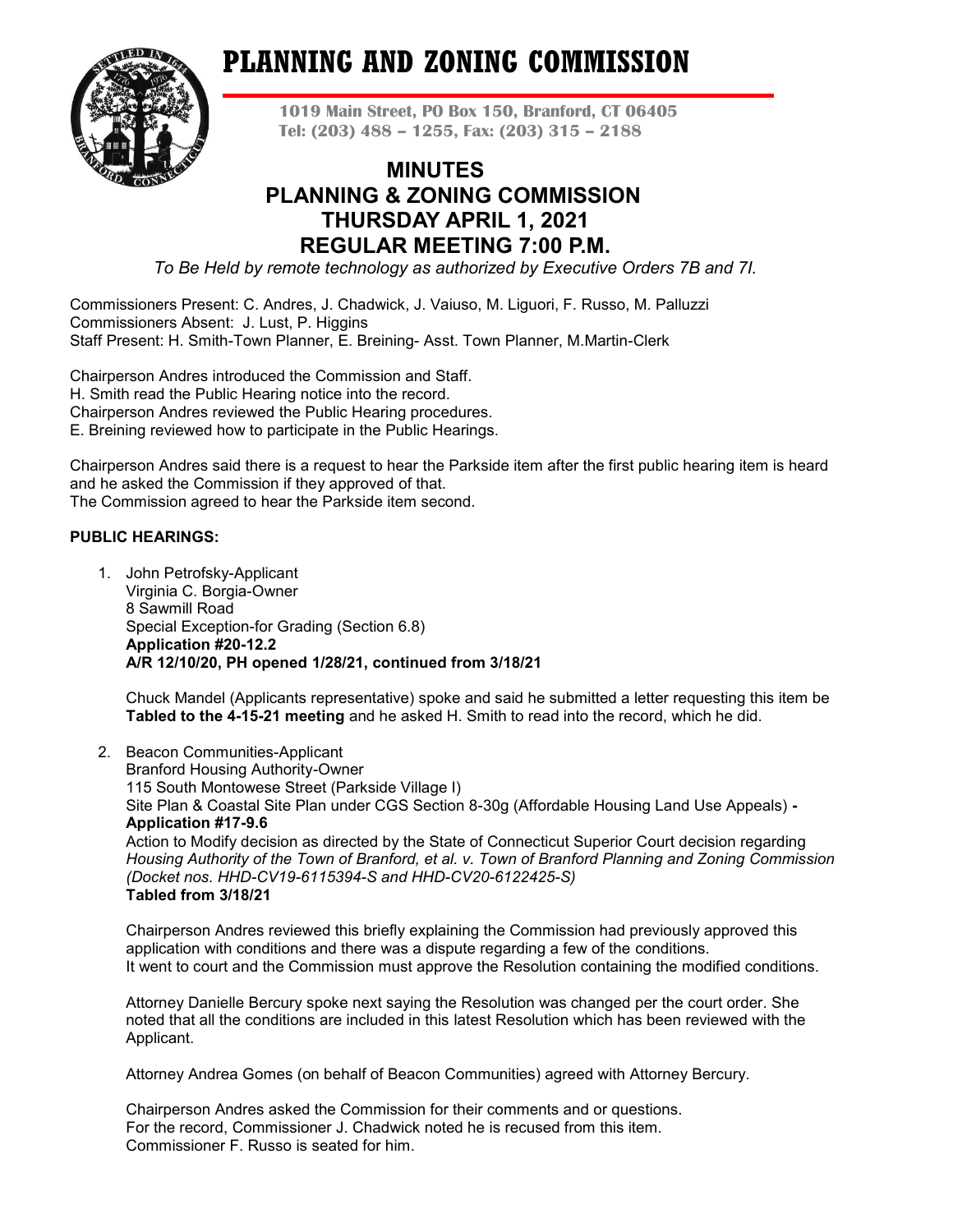*Branford Planning & Zoning Minutes April 1, 2021 Page 2 of 8*

> Chairperson Andres then did a roll call vote and the results were: 2 in favor and 3 opposed. Chairperson Andres explained the Judge ordered the Planning & Zoning Commission to approve the Resolution. That doesn't mean you are in favor of the project, he is aware that the entire Commission was not in favor of the project when it was discussed in 2017. The Court is ordering them to approve this latest Resolution.

The Commission discussed this briefly and decided to vote again.

F. Russo made a motion to reconsider and approve the Resolution.

C. Andres seconded the motion which passed unanimously.

Chairperson Andres then did a second roll call vote and the results were all 5 Commissioners voting for the approval of the Resolution. Four of the Commissioners noted they were voting in favor "under protest".

3. 56 Stony Creek Rd. Inc. c/o Leigh Small-Applicant Farids Stony Creek LLC c/o Tariq Farid-0wner 56 Stony Creek Road Special Exception- Grading (Section 6.8) **Application #21-1.5 A/R 1/28/21 & PH opened 2/18/21 & continued from 3/18/21**

#### **This is continued to the 4/15/21 meeting.**

4. Premier Realty Holdings II, LLC c/o Robert Alvine-Applicant & Owner 132 Ivy Street Special Exception- Vehicle Delivery Facility **Application #21-2.4 A/R 3/4/21 & PH continued from 3/18/21**

H. Smith noted that the representative for the applicant had to attend another meeting and is not present at the meeting yet. He suggested that the Commission defer this item to later in the meeting.

5. Ceres Farm, LLC c/o Caius Mergy-Applicant LCM Properties, LLC c/o Joseph Mineri-Owner 101 & 115 North Branford Road Special Exception- Brewery with Tasting Room **Application #21-2.7 A/R 2/18/21 & PH continued from 3/18/21**

J. Pretti (Criscuolo Engineering) represented the applicant and noted that the few items That were missing from the last meeting have been submitted. He then reviewed the narrative that was submitted which covered: hosting events, food trucks, music, etc.

H. Smith reviewed the site plan. PUBLIC INPUT: No one spoke.

Chairperson Andres closed the Public Hearing.

6. Andrew Rainone-Applicant KIOP Branford LLC, c/o Kimco Realty- Owner 1025-1091 West Main Street Special Exception- Add a drive up ATM machine to existing bank **Application #21-3.1 A/R 3/4/21 & PH set for 4/1/21 - WITHDRAWN**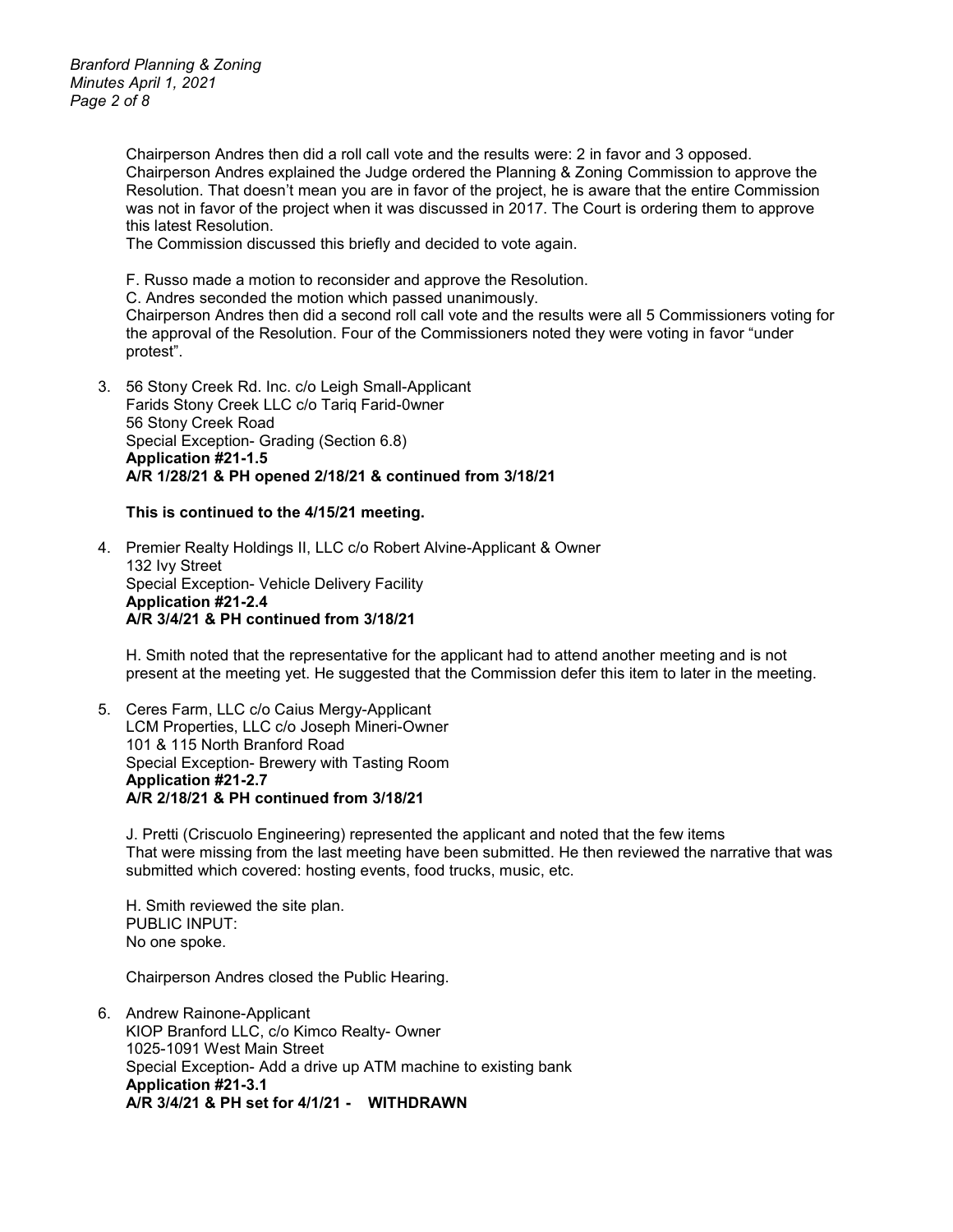*Branford Planning & Zoning Minutes April 1, 2021 Page 3 of 8*

> 7. Lauren Lest- Applicant Thomas Vailette-Owner 650 Main Street Special Exception- Dog Grooming **Application #21-3.3 To be A/R & PH set for 4/1/21**

> > The applicant briefly explained she is purchasing Angel Paws Dog Grooming on Main Street and is moving into 650 Main Street. There will be no exterior changes to the building.

PUBLIC INPUT:

1. Peter Ramon-He lives across the street. He commented on parking saying it is already congested there. He said there are several rentals on John Street and several cars.

Colleen Hainesworth (current owner of Angel Paws) spoke and said the customer drop off time is between 8 and 9 am and the pickup time is either noon or 2pm and she noted there are never more than 5 or 6 cars there at any time. She said the customers are only there for approximately 2 minutes when they drop off their dogs.

Chairperson Andres closed the public hearing.

M. Ott arrived at 8:06 pm so the commission went back to Application 21-2.4 for 132 Ivy Street.

8. Premier Realty Holdings II, LLC c/o Robert Alvine-Applicant & Owner 132 Ivy Street Special Exception- Vehicle Delivery Facility **Application #21-2.4 A/R 3/4/21 & PH continued from 3/18/21** 

M. Ott said he received the staff report from H. Smith and he briefly discussed this. H. Smith then displayed the staff report and reviewed the conditions.

PUBLIC INPUT: No one spoke.

Chairperson Andres closed the public hearing.

It is noted for the record that F. Russo is seated for J. Lust who is absent.

# **RETURN TO TABLE:**

9. Ceres Farm, LLC c/o Caius Mergy-Applicant LCM Properties, LLC c/o Joseph Mineri-Owner 101 & 115 North Branford Road Special Exception- Brewery with Tasting Room **Application #21-2.7 A/R 2/18/21 & PH continued from 3/18/21**

#### **J. Chadwick made a motion to approve the application with the Finding and Conditions below:**

#### **FINDING:**

1) Subject to compliance with the conditions listed below, the Commission finds, based on the testimony and application materials presented, that the proposed use of the property is consistent with the Special Exception Criteria per section 9.8.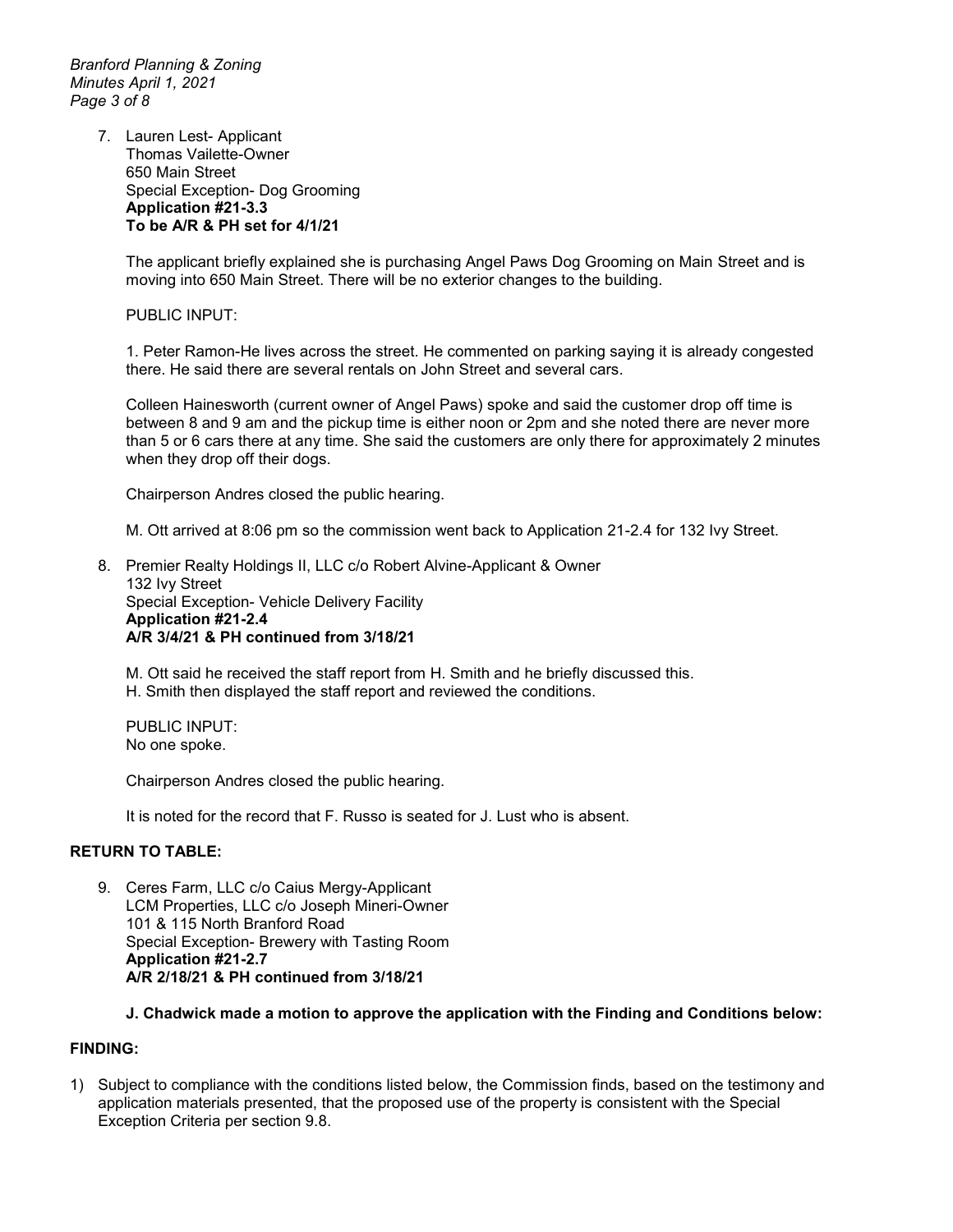*Branford Planning & Zoning Minutes April 1, 2021 Page 4 of 8*

# **CONDITIONS:**

- 1) Prior to the start of construction, the erosion control measures shall be installed to the satisfaction of the Zoning Enforcement Officer and maintained throughout the project.
- 2) Prior to the issuance of a zoning permit or the authorization for the issuance of a building permit, the following Site Plan revisions shall be addressed (or additional information provided) to the satisfaction of the Zoning Enforcement Officer or other staff of the Planning and Zoning Commission as may be indicated:
	- a) Documentation of CTDOT approval of the proposed access from the development to CT Route 139 (No. Branford Road).
	- b) Add location of any proposed signage and detailed information for any lighting proposed for it.
	- c) Cut sheets for the proposed fixtures with all model choices indicated (with notations matching the proposed fixtures with the locations on the Site Plans) and other information that may be needed to demonstrate compliance with the requirements of the Zoning Regulations.
	- d) The addition of sugar maples as provided by the 2010 subdivision approval as street trees at intervals of 50 feet unless an alternative species and planting arrangement is approved by the Town Planner or the Planning and Zoning Commission.
	- e) Demonstration that there will be proper exiting from the facility to a public way from the courtyard area to the parking areas rather than having to go through the building to the satisfaction of the Fire Marshal.
	- f) Two full size plan sets with the modifications required by these conditions.
- 3) To ensure continued compliance with the Zoning Regulations, landscaping must be maintained as an ongoing requirement of this approval to ensure survival of all required landscaping shown on the approved plan. If the landscaping element does not survive or is irreparably damaged, it must be replaced in kind.
- 4) No lighting with a light source greater than 900 lumens shall be installed without staff or Commission approval as may be appropriate. To reduce glare, all fixtures shall be demonstrated to meet the IES fullcutoff definition unless they are emergency lights or very low level accent lights (less than 900 lumen output – less than an incandescent 100 watt bulb). Fixed, not adjustable, arm mounts shall be used for all fixtures. The correlated color temperature of the light source for all exterior fixtures shall be no greater than 3000 degrees Kelvin.
- 5) Dust control shall be undertaken as may be determined by the Zoning Enforcement Officer.
- 6) The manufacturer's recommended requirements and schedule for cleaning and maintenance of the elements of the Stormwater Management System shall be followed and/or that of the Engineer of record and/or as stated on the approved plans. Reports shall be provided to the town per section 6.9H of the Zoning Regulations. If there are discrepancies, the more comprehensive of the requirements or a combination thereof shall apply following the issuance of a final certificate of Occupancy.

#### **F. Russo seconded the motion which passed unanimously.**

10. Premier Realty Holdings II, LLC c/o Robert Alvine-Applicant & Owner 132 Ivy Street Special Exception- Vehicle Delivery Facility **Application #21-2.4 A/R 3/4/21 & PH continued from 3/18/21** 

#### **F. Russo made a motion to approve the application with the Findings and Conditions below:**

# **FINDING:**

1) Subject to compliance with the conditions listed below, the Commission finds, based on the testimony and Application materials presented, that the proposed use of the property is consistent with the Special Exception Criteria per section 9.8.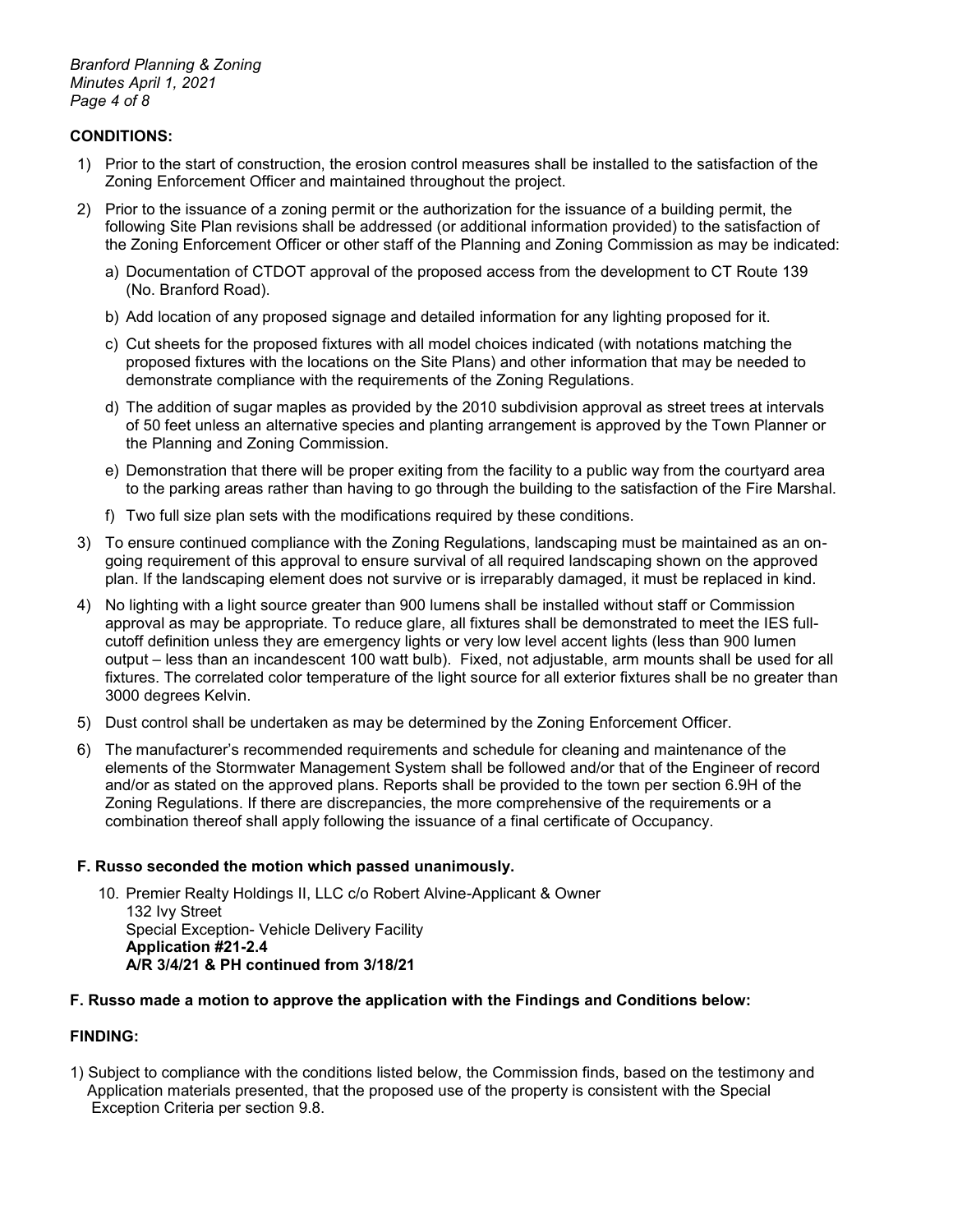*Branford Planning & Zoning Minutes April 1, 2021 Page 5 of 8*

2) Subject to compliance with the conditions listed below, the Commission finds, that the applicant has demonstrated excellence in landscaping design per section 6.3.L(2) and waives any required landscaping per section 6.3 not shown on the submitted plans.

# **CONDITIONS:**

- 1) Prior to the start of construction, the erosion control measures shall be installed to the satisfaction of the Zoning Enforcement Officer and maintained throughout the project.
- 2) Approval is limited to the activities listed on the Statement of Use submitted with this application, with any automobile washing to not be the principal use of the property and to be of a minor nature commensurate with the limitations imposed by the existing DEEP approved holding tank. No servicing of motor vehicles is approved.
- 3) Prior to the issuance of a zoning permit or the authorization for the issuance of a building permit, the following Site Plan revisions shall be addressed (or additional information provided) to the satisfaction of the Zoning Enforcement Officer or other staff of the Planning and Zoning Commission as may be indicated:
	- a) Add location of any proposed signage and detailed information for any lighting proposed for it.

b) Cut sheets for the proposed fixtures with all model choices indicated (with notations matching the proposed fixtures with the locations on the Site Plans) and other information that may be needed to demonstrate compliance with the requirements of the Zoning Regulations.

c) Any adjustments that may be needed for the Site Plan to comply with the ADA parking requirements of Section 6.5.F

d) Two full size plan sets with the modifications required by these conditions.

- 4) To ensure continued compliance with the Zoning Regulations, landscaping must be maintained as an ongoing requirement of this approval to ensure survival of all required landscaping shown on the approved plan. If the landscaping element does not survive or is irreparably damaged, it must be replaced in kind.
- 5) No lighting with a light source greater than 900 lumens shall be installed without staff or Commission approval as may be appropriate. To reduce glare, all fixtures shall be demonstrated to meet the IES fullcutoff definition unless they are emergency lights or very low level accent lights (less than 900 lumen output – less than an incandescent 100 watt bulb). Fixed, not adjustable, arm mounts shall be used for all fixtures. The correlated color temperature of the light source for all exterior fixtures shall be no greater than 3000 degrees Kelvin.
- 6) Dust control shall be undertaken as may be determined by the Zoning Enforcement Officer.
- 7) The manufacturer's recommended requirements and schedule for cleaning and maintenance of the elements of the Stormwater Management System shall be followed and/or that of the Engineer of record and/or as stated on the approved plans. Reports shall be provided to the town per section 6.9H of the Zoning Regulations. If there are discrepancies, the more comprehensive of the requirements or a combination thereof shall apply following the issuance of a final certificate of Occupancy.

# **M. Liguori seconded the motion which passed unanimously.**

11. Lauren Lest- Applicant Thomas Vailette-Owner 650 Main Street Special Exception- Dog Grooming **Application #21-3.3 To be A/R & PH set for 4/1/21**

# **J. Vaiuso made a motion to approve the application with the Finding & Condition below:**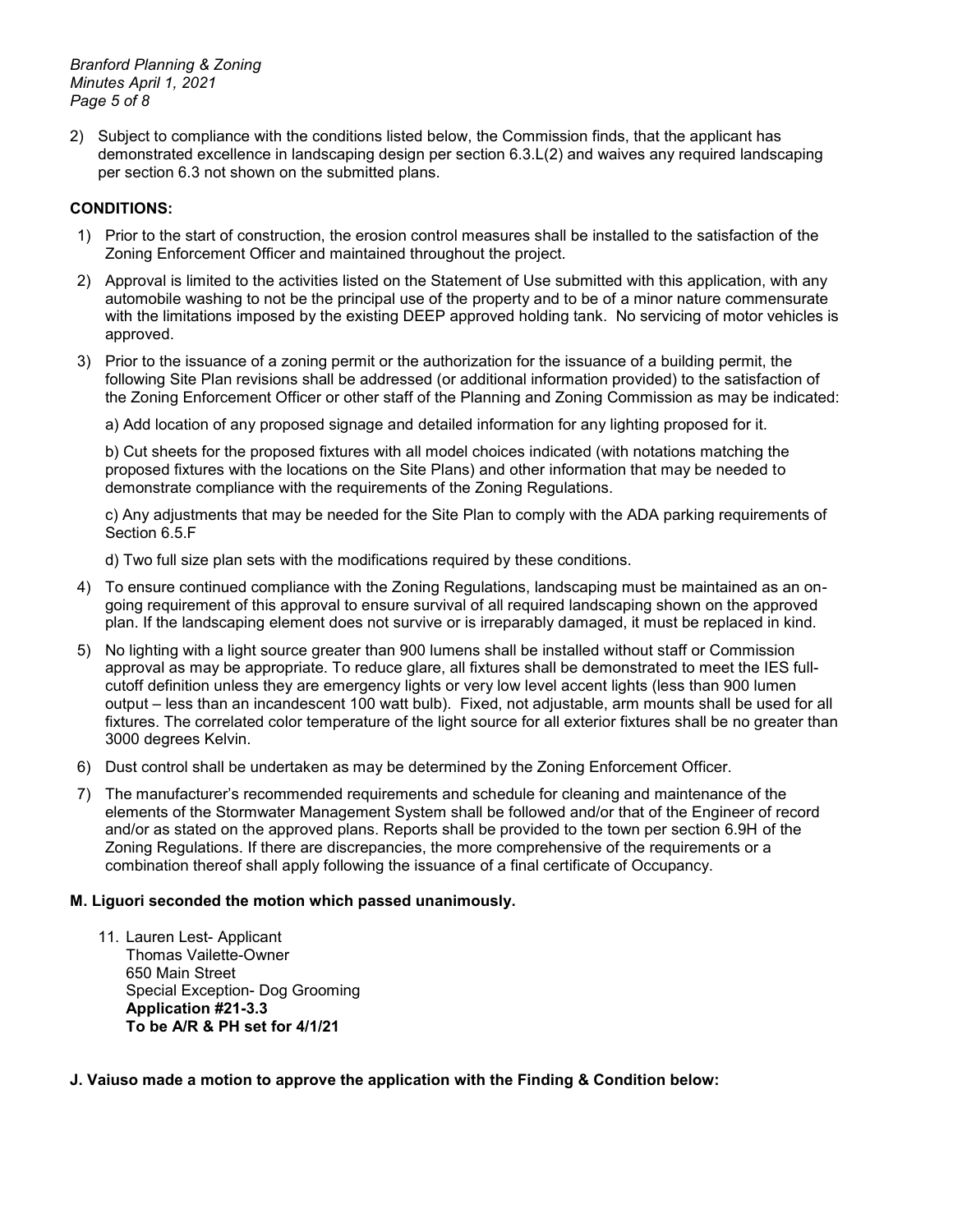*Branford Planning & Zoning Minutes April 1, 2021 Page 6 of 8*

### FINDING:

1. Modification of the Parking Requirements per section 6.5.I.1 to the six spaces proposed is warranted as the site has historically accommodated uses that do not comply with current parking standards without creating a risk to public health and safety.

#### CONDITIONS:

- 1. No additional signage or new or replacement lighting shall be installed without Planning or Zoning Commission approval, or that of its staff whichever may be appropriate, for compliance of the proposed signage or lighting with the Zoning Regulations.
- 2. The approved signage shall be sent to the Town Center Revitalization Review Board for comment.

#### **M. Palluzzi seconded the motion which passed unanimously.**

# **MINUTES: 3/18/21**

- **J. Vaiuso made a motion to approve the 3/18/21 meeting minutes.**
- **J. Chadwick seconded the motion which passed unanimously.**

## **CORRESPONDENCE:**

A letter was received from Wayne Cooke regarding the rezoning of property around Exit 56. Chairperson Andres noted that a Public Hearing is scheduled for that topic and that would be an excellent opportunity for Mr. Cooke to speak and voice his concerns or his suggestions for the Commission.

#### **OLD BUSINESS:**

12. Stony Creek Estates, LLC c/o Michael Di Gioia-Applicant & Owner 47 Gould Lane Special Exception Modification-Residential Open Space Development-Modification to restriction on development of Units #'s 24-29 to be accessed via Luisa Court **Application #20-11.3 A/R 11/5/20 & PH set FOR 4/15/2021**

H. Smith gave a brief update of the application and highlighted the correspondence received from the Special Town Counsel explaining that they are requesting additional information. The Commission made some comments.

#### **F. Russo made a motion to request the applicant to produce the information requested by Special Counsel prior to the conclusion of the Public Hearing.**

#### **J. Chadwick seconded the motion which passed unanimously.**

- 13. Emilie Penner Greene-Applicant Scott Penner –Owner 1136-1040 Main Street Special Exception- Restaurant /Café **Application #21-2.6 A/R 2/18/21 & PH to be set by Staff & Chairperson**
- 14. Dave Peck- Applicant 48 Leetes Island Rd Petroleum LLC, c/o Syed Sami- Owner 42 Leetes Island Road Special Exception Modification- Site & design changes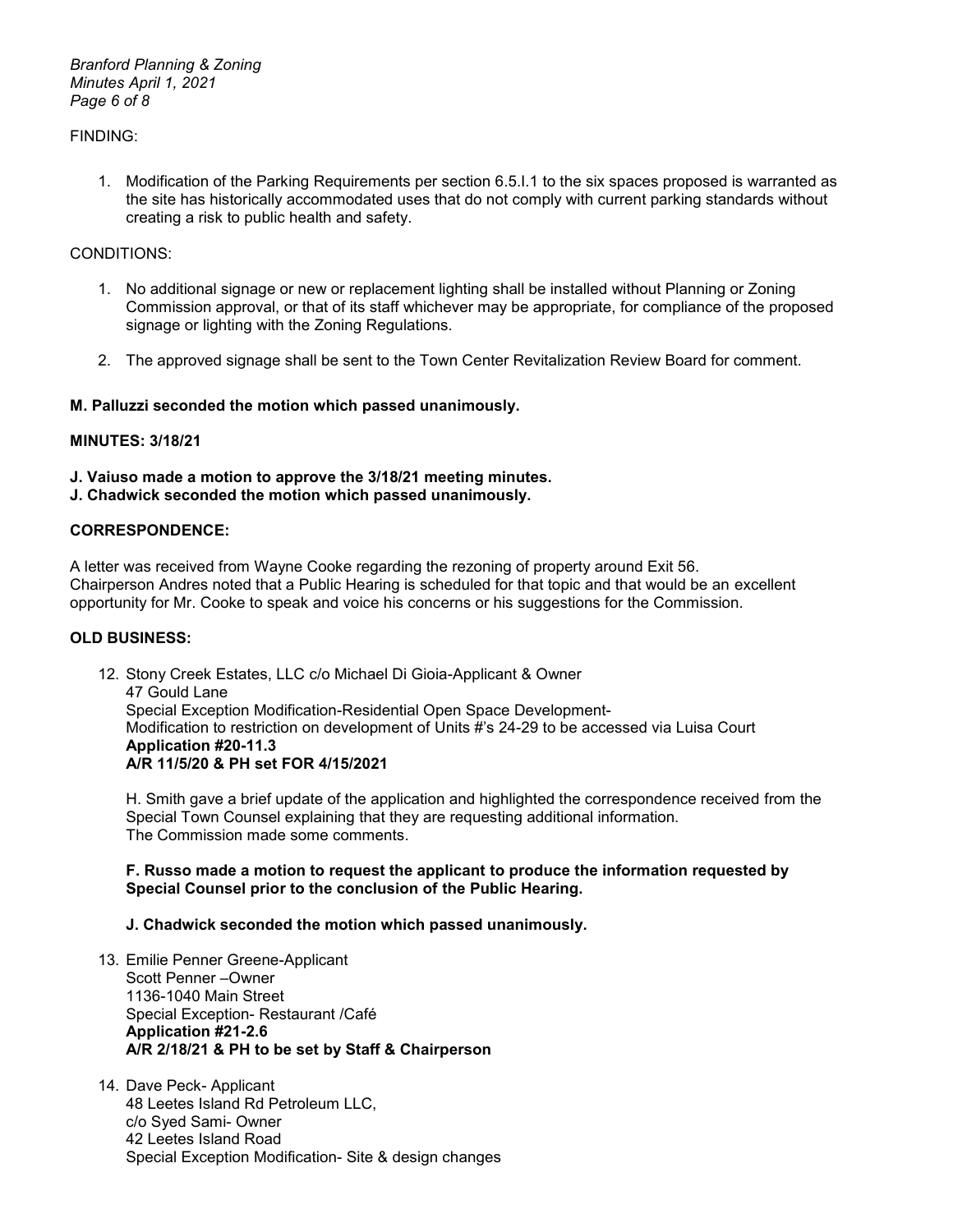*Branford Planning & Zoning Minutes April 1, 2021 Page 7 of 8*

#### **Application #21-2.9 A/R 3/4/21 & PH waiver requested**

- 15. Marc Reed- Applicant & Owner 46 Parish Farm Road Special Exception- Accessory Apartment & Oversized Accessory Structure **Application #21-3.4 A/R 3/4/21 & PH set for 4/15/21**
- 16. Conor Daley-Applicant & Owner 548-552 Leetes Island Road Special Exception- Accessory Apartment **Application #21-3.2 A/R 3/4/21 & PH set for 4/15/21**
- 17. Sound Real Estate LLC,c/o Dan Merriam-Applicant 101 West Main St. Branford LLC c/o Jeanne Tahnk-Owner 101 West Main Street Special Exception- Car Storage Parking Lot **Application #21-3.6 A/R 3/4/21 & PH set for 4/15/21**
- 18. Planning & Zoning Commission-(Town of Branford)-Applicant 569 & 573 East Main Street, 16, 20 & 26 East Industrial Road Zoning Map Amendment – Planned Development District to IG-2 **Application # 21-3.9 A/R 3/18/21 & PH set for 4/15/21**

#### **NEW BUSINESS:**

- 1. Correction of error in published Zoning Regulation document. H. Smith noticed two typos in the Zoning Regulations which he reviewed for the Commission and stated they would be corrected asap.
- 2. Emily Abruzzo- Applicant Gerald John Bodziak & Emily Abruzzo- Owners 28 Pine Tree Drive Special Exception- Accessory Apartment **Application #21-3.10 To be A/R & PH set for 4/15/21**
- 3. Montowese Development Group, LLC-Applicant John R. & Anne Hines-(Owners of 14 Buckley Rd.) Branford Building Supplies-(Owners of 16 Buckley Rd) Branford Building Supplies – (Owners of 0 Buckley Rd) 14, 16 & 0 Buckley Road Special Exception & Coastal Site Plan –Open Space Residential Development **Application #21-3.11 To be A/R & PH to be set**
- 4. Stony Creek Estates, LLC c/o Michael Di Gioia-Applicant & Owner 47 Gould Lane Subdivision Modification-Residential Open Space Development-Modification to restriction on development of Units #'s 24-29 to be accessed via Luisa Court **Application #21-3.12 To be A/R**